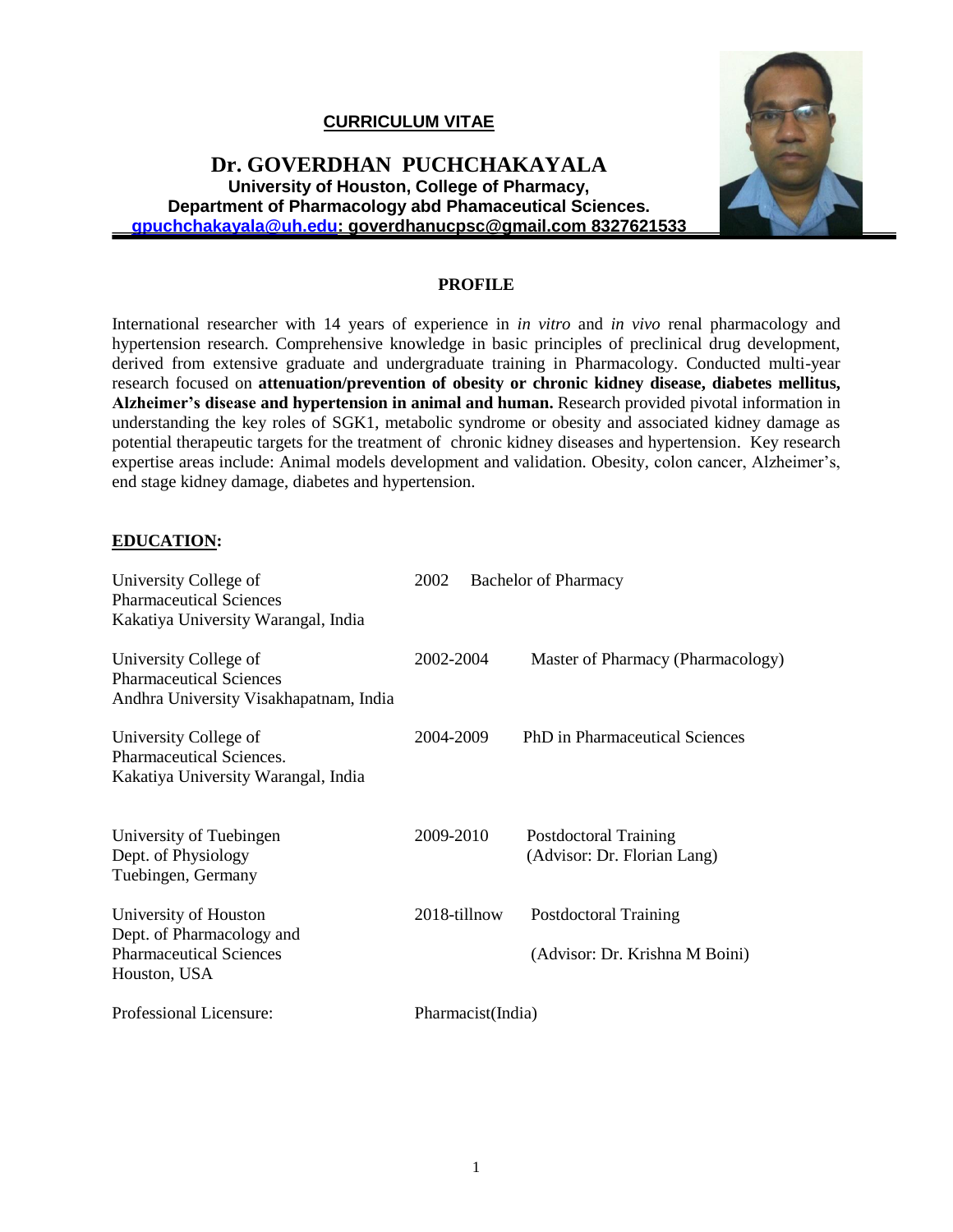### **RESEARCH SUPPORT:**

- **1.** Received project grant from AICTE under MODROBS. Ref.No. 8024/RIFD/MOD-354(Pvt.)/Policy-III/2011-12
- 2. Received senior research fellow (SRF) award from ICMR. No.45/36/2005/BMS/TRM.

## **RESEARCH EXPERIENCE:**

#### **Aug 2003-April 2004**

As a graduate student worked on research project entitled **"**Pharmacological evaluation of some Indian medicinal plants for antidiabetic activity in normal and Alloxan induced diabetic rats**"**as part of **M.Pharmacy thesis** at Pharmacology Division, University College of Pharmaceutical Sciences, Andhra University, Visakhapatnam, India.

#### **April2004 –April2009**

As a graduate student worked on research project entitled **"studies on some Indian medicinal plants for antidiabetic activity"** as part of **Ph.D thesis** at University College of Pharmaceutical Sciences. Kakatiya University Warangal, India.

#### **June 2009–June 2010**

Worked as a **PostdoctoralResearch Scientist** on various projects involving **genetically modified mice**, studies on their renal functions, blood pressure and glucose metabolism. I also worked inthe projects involving specific SGK1 inhibitors for reproductive system, hypertension, diabetes, colon cancer, cardiac and renal fibrosis in mouse models at Institute of Physiology, Tuebingen, Germany.

#### **June 2010–Oct2013**

Worked asanassociate **Professor and head department of Pharmacology** on various projects involving in **mice**, rat with, special emphasis on diabetes hypertension, Alzheimer and obesity.

#### **Oct 2013–Oct 2018**

Worked as an associate **Professor and head department of Pharmacology clinical pharmacology** on various projects involving pre-clinical and clinical studies in **mice**, rat with, special emphasis on the kidney related disorders, diabetes hypertension and obesity.

#### **NOV 2018 – Present**

Working as a **PostdoctoralResearch Scientist** on various projects involving **genetically modified mice**, studies on their renal functionsspecial emphasis on the kidney related disorders, hypertension and obesity with focus on the ceramide and acid sphingomyelinase signaling, inflammasomes pathway by using various novel techniques like Telemetry, *In vivo* Imaging, and Electron spin resonance, Confocal microscopy, Immunohistochemical and Immunofluorescence analysis and Molecular biology techniques(PCR, Elisa, western blot etc.) at department of Pharmacology and Pharmaceutical Sciences, Houston, TX, USA.

#### **PROFESSIONAL SKILLS:**

▪ Expertise in kidney related diseases models such as diabetic nephropathy, acute kidney failures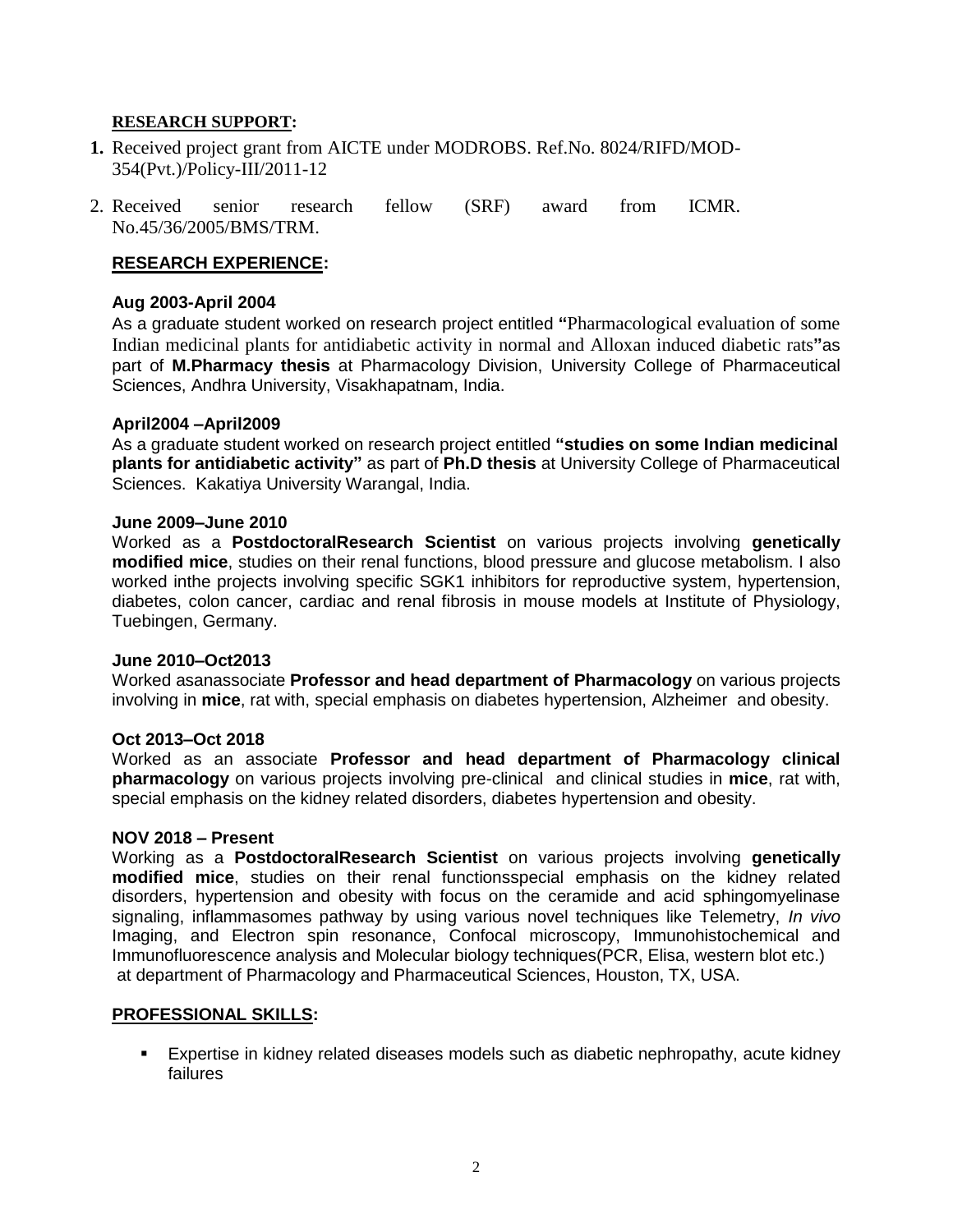- Experience with *in vivo* surgery like nephrectomy and implantation techniques in mice and rats.
- **Extensive experience in using invasive and non-invasive methods of Blood pressure** measurements like Telemetry
- **Small animal handling, surgery and development of animal models for various diseases.**
- Experience in conducting *In vivo* Glucose uptake studies, Glucose, insulin tolerance tests and Renal clearance studies
- **EXT** Hands on Experience in *In vivo* molecular imaging, immune histochemisty, immune flourescent and confocal microscopy
- Evaluation of anti inflammatory agents, anti diabetics, anti hypertensive and anti ulcer drugs
- Hands on experience in the generation of double knockout mice
- Biochemical assays: Elisa, Microplate reader, UV spectrophotometer, HPLC, flame photometer, Radioimmuno assays and biochemical analysis of blood and urine
- Experience in molecular biology techniques like Western blot analysis, PCR, Cell culture and Immunofluorescence.
- **■** Insulin signaling (insulin receptors and IRS-1)
- **Extensive experience with pharmacological experimental designs and application of** suitable statistical methods Computer aided Analysis and interpretation of data

#### **RESEARCH INTERESTS**:

**Development of acid sphingomyelinase inhibitors for chronic kidney diseases and hypertension**: Obesity has become a major global health concern, and its incidence has increased sharply in recent years. Obesity is a strong and independent risk factor for cardiovascular disease that causes mortality and for the development of microalbuminuria and end-stage renal disease. Development of acid sphingomyelinase inhibitors for the treatment of obesity and associated kidney damage and hypertension. Also development of ASMase inhibitors for hyperhomocysteinemia induced chronic kidney diseases.

**Identification of early markers for obesity and hyperhomocysteinemiainduced kidney diseases:**The mechanisms of obesity induced kidney diseases especially the early changes that occur prior to development of diabetes are still poorly understood. Thus elucidation of molecular mechanisms related to obesity induced renal disease and novel therapeutic approaches for treatment of renal diseases are urgently required. The development of strategies that target the activation of podocyte NALP3 inflammasomes may be a promising therapeutic intervention to prevent hHcys and obesity-associated kidney damage.

#### **COMPUTATIONAL SKILLS:**

Good working knowledge in scientific, statistical and reference management software like Sigma stat 2.0, Graph pad prism 7.0, Endnote plus 3.0 and Reference Manager 10, Canvas X, Microsoft office tools, Windows and Macintosh based operating systems.

## **PROFESSIONAL TRAINING:**

Industrial training in Costal Pharmaceuticals, Kakinada, India. Clinical pharmacist training in MGM hospital, Warangal, A.P., India.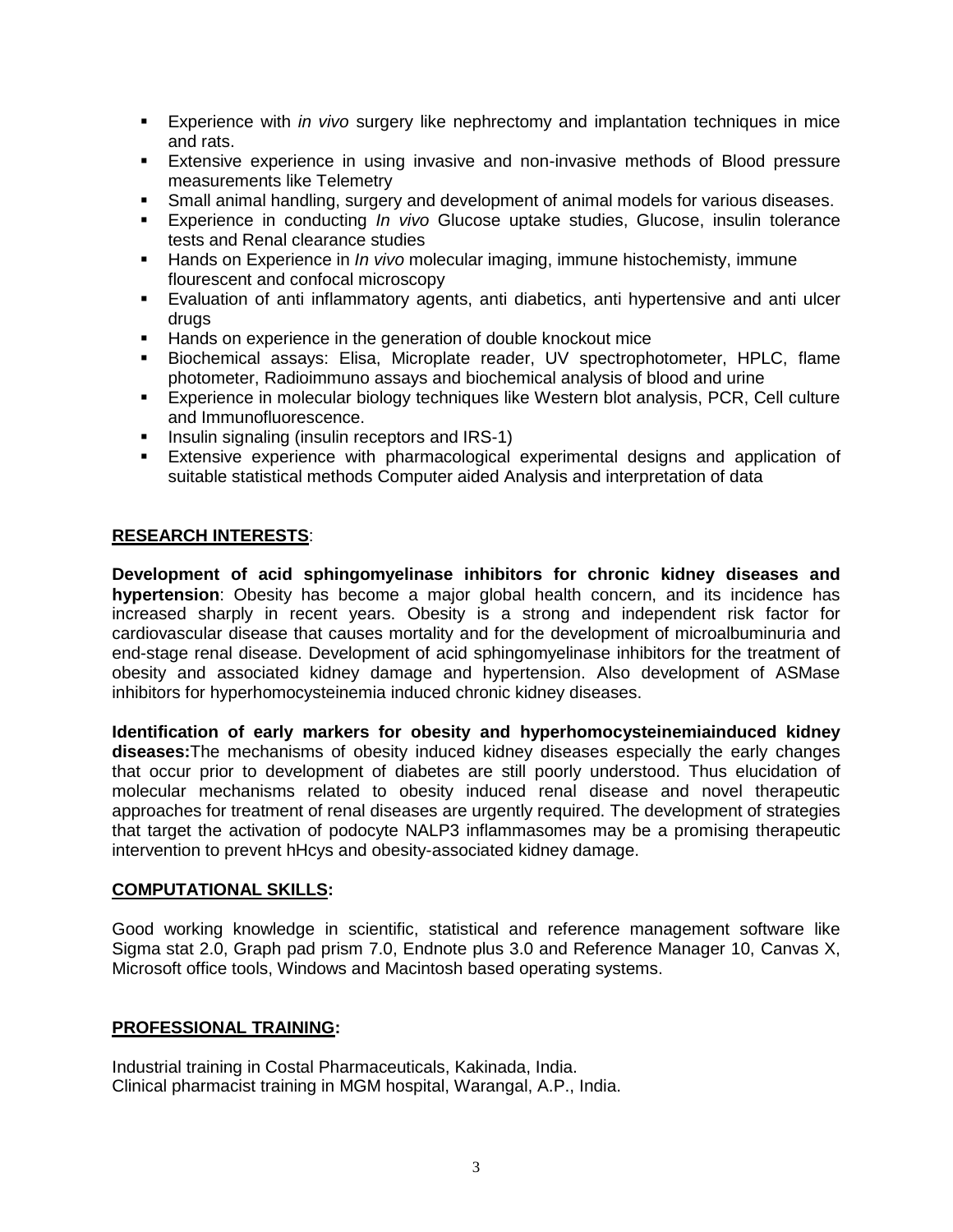## **AWARDS / HONORS:**

#### **Professional Contribution:**

- 1. Managing editor for **Clinical Magazine. 2014 to 2018**
- 2. Honoured with the appointment as '**Editorial Board Member**' ofAustin Journal of Endocrinology and Diabetes march 2014 to till now.
- 3. **Reviewer for Journal of pharmacy and chemistry.**
- 4. **Reviewer for International Journal of Pharmacy and Pharmaceutical Sciences.**
- 5. Received senior research fellow (SRF) award from ICMR. No.45/36/2005/BMS/TRM.
- **1.** Received project grant from AICTE under MODROBS. Ref.No. 8024/RIFD/MOD-354(Pvt.)/Policy-III/2011-12
- **2.** Treasurer of The Crystal Research Society (CRS)

**RESEARCH AREA**:Diabetes mellitus, colon cancer, reproductive biology and Alzheimers disease), Pharmacokinetic & Pharmacodynamic interactions and toxicology

#### **Work experience in years**  T<sub>opo</sub>hing

| $: 10$ Years                     |
|----------------------------------|
| : 08Years                        |
| <b>Research Guidance Number</b>  |
| M. Pharm Projects Guided<br>: 41 |
| 14                               |
| : 04(working)                    |
|                                  |

#### **RESEARCH PUBLICATIONS:**

Full Research Papers : 62 Research Citations : 550

## **Institute First Authe(University of Houston):**

1. MadhuriSalker, Mark Christian, Jennifer Steel,StuartLavery, Geoffrey Trew, Jaya Nautiyal, Zoe Webster, Marwa Al-Sabbagh, Raj Rai, **Goverdhan Puchchakayala**, **Michael Föller**, Christian Landles, Siobhan Quenby, Lesley Regan,**Florian Lang** and Jan Brosens. Deregulation of the serum- and glucocorticoid-inducible kinase SGK1 in the endometrium causes reproductive failure. *Nature medicine*(2011), 17,1509– 1513[.http://www.nature.com/nm/journal/v17/n11/full/nm.2498.html,](http://www.nature.com/nm/journal/v17/n11/full/nm.2498.html) Impact Factor: 29.886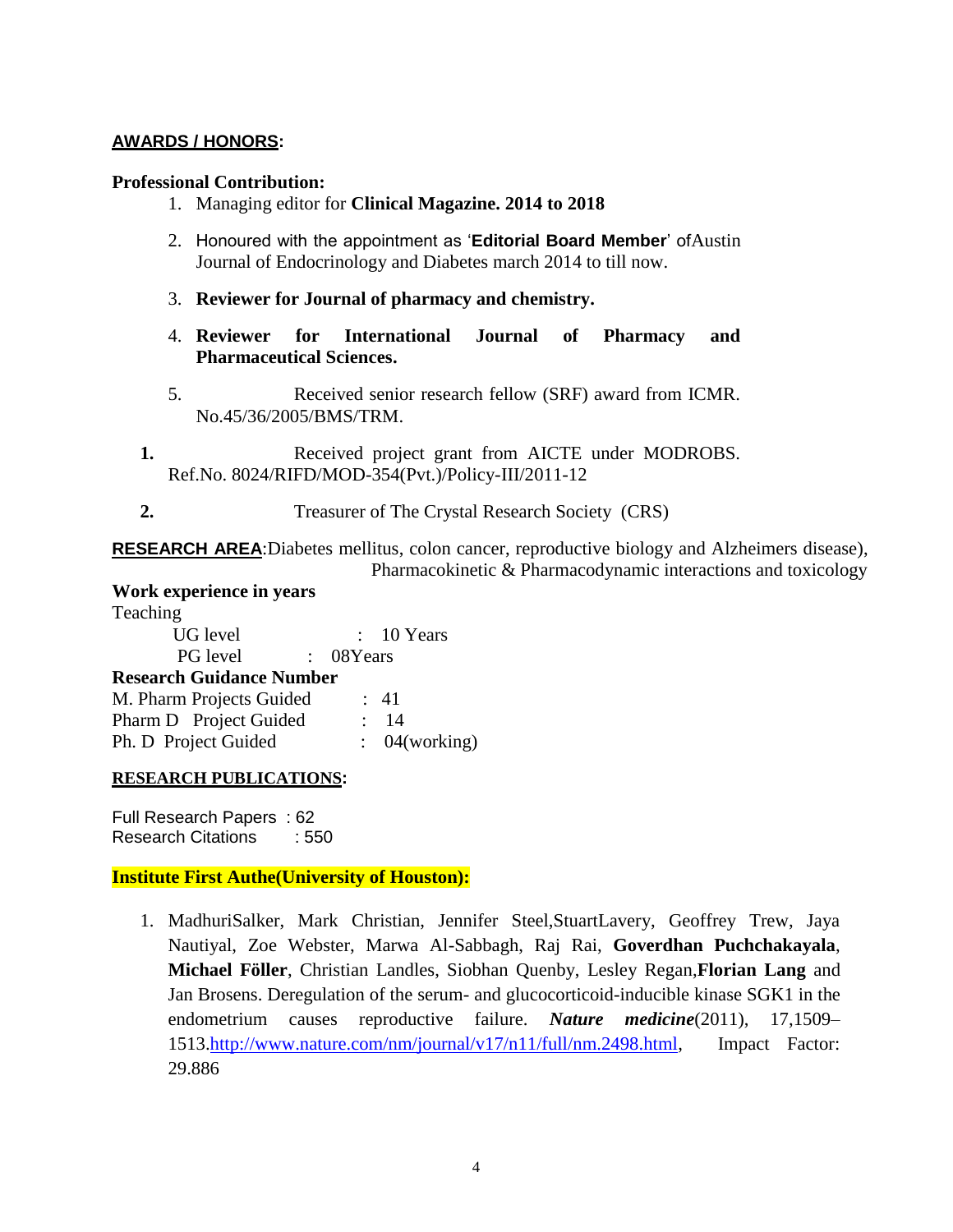2. [NarendarDudhipala](https://www.tandfonline.com/author/Dudhipala%2C+Narendar) & [Goverdhan Puchchakayala.](https://www.tandfonline.com/author/Puchchakayala%2C+Goverdhan)Capecitabine lipid nanoparticles for anti-colon cancer activity in 1, 2-dimethylhydrazine induced colon cancer: Preparation, cytotoxic, pharmacokinetic and pathological evaluation. Drug Development and Industrial Pharmacy,DOI: [10.1080/03639045.2018.1445264.](https://doi.org/10.1080/03639045.2018.1445264) Impact Factor 2.295. Print ISSN: 0363-9045 Online ISSN: 1520-5762

## **First Author or Corresponding Author Publications:**

- 1. **Goverdhan Puchchakayala**, LaxmiPodili, Diwakar Bobbala, K Thirupathi, Krishna M Boini, Narasimha Reddy Yellu, Ravi Kumar Bobbala, Krishna Mohan Gottemukkala, RajeshwaraRaoPragada. Antinociceptive and anti-inflammatory effects of Cleome *chelidonni*Linn. rootsinexperimental animals. *Ph.cog.Mag*. Vol. 13 (1) (2008).
- 2. **P. Goverdhan** and E. N. Murthy. Antidiabetic effect of Cleome aspera in type 2 diabetic rats.*Journal of Pharmacy Research,* 2009, 2(6),1072-1074.
- 3. **GoverdhanP.**, Sandhya RaniM., ThirupathiK., Swaroopa RaniV., SatheshS., KrishnaD. R., Ravi Kumar B.and Krishna Moha**n**G**.** Hypoglycemic and Antihyperglycemic effect of*Aristolochiaindica*in normal and alloxan induced diabetic rats. *Pharmacologyonline*3: 461-469 (2008)**.**
- 4. **P.Goverdhan** and Diwakarbobbala. Antinociceptive and anti-inflammatory effects of *Vitextryfolia*leafs in experimental animals. *Ethnobotanical leaflet*. Vol. 13 (2009).
- 5. RamuluJadhav and **Goverdhan Puchchakayala**.Hypoglycemic and Antidiabetic Activity of Flavonoids: Boswellic Acid, Ellagic Acid, Quercetin, Rutin on Streptozotocin-Nicotinamide Induced Type 2 Diabetic Rats.*Int J Pharm PharmSci, Vol 4, Issue 2, 251- 256.***Impact (Cites per doc)- 0.51**
- 6. PurnaChander Are, Raghuramreddy and **Goverdhan Puchchakayala.** Hypoglycemic and antidiabetic activity of glochidionvelutinum on streptozotocin-nicotinamide induced type 2 diabetic rats. *European Journal of Biological Sciences* 3 (4): 126-130, 2011**.**
- 7. **P. Govardhan**, JagdeeshBandari, Suresh Bandari, K. Praveen Kumar, toxiclogical evaluation of ethanolic extract of *Geniostomarupestres.l.* forst**.** *International Journal of Pharmacy, 1(1), 2011, 32-36.*
- *8.* **P. Govardhan,** Jagdeesh Bandari, Suresh Bandari, K. Praveen Kumar**.** *In vitro* evaluation of effect of *cassythafiliformis*l. Extracts on brain neurotransmitters in albino rats.*Journal of Science / Vol 1 / Issue 1 / 2011 / 21-25.*
- 9. **P. Govardhan,** JagdeeshBandari, Suresh Bandari, K. Praveen Kumar, Anti-seizure activity of methanolic extracts of *rorippasarmentosa*(dc.) Macbr. *International Journal of Pharmacology & Toxicology / 1(1), 2011, 11-15.*
- 10. **Puchchakayala Goverdhan**, Akina Sravanthi, and ThatiMamatha. Neuroprotective Effects of Meloxicam and Selegiline in Scopolamine-Induced Cognitive Impairment and Oxidative Stress. International Journal of Alzheimer's Disease, (2012) Volume 2012, 974013, 8.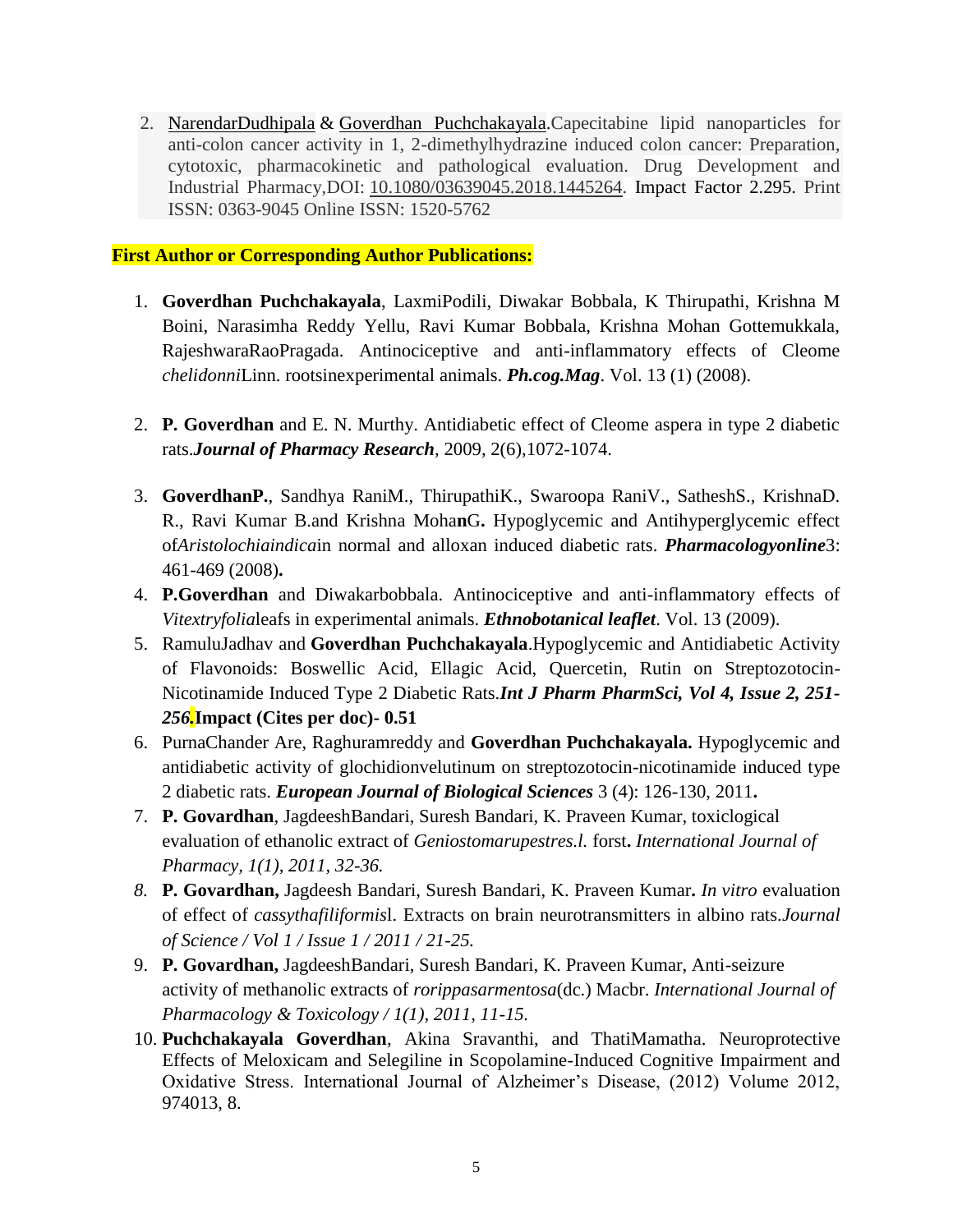- 11. Rajeev Reddy E, Jeevan N, Nagaraju R, VenkateshwarluE,AchyutBharadwaj S, **Goverdhan P**. Development and Validation of RP-HPLC Method For Protease Inhibitor – Ritonavir, Journal of Chemical and Pharmaceutical sciencesVolume 4 Issue 3, 111-113.
- 12. SravanthiAkina, MamathaThati and **Goverdhan Puchchakayala**,Neuroprotective Effect of Ceftriaxone and Selegiline on Scopolamine Induced Cognitive Impairment in Mice,Advances in Biological Research 7 (6): 266-275, 2013.
- 13. KalyaniPitta, AjithBooshi, SravanthiAkina,**Goverdhan Puchchakayala**Neuroprotective Effect of Pyritinol and Fluvastatin in Cerebral Ischemic Reperfusion Injury and Memory Dysfunction. Advances in Biological Research 8 (2): 68-78, 2014.
- 14. Rohith N Thota, DilipParuchuru, RavindarNaik R, Anantha S Metlakunta, Benarjee G, **Goverdhan Puchchakayala**. Effect of polyherbal formulation on metabolic derangements in experimental model of high fructose diet induced metabolic syndrome. *International Journal of Applied Biology and Pharmaceutical Technology. 2014; 5(3): 247-55.*
- 15. 21st CENTURY THERAPEUTIC CHALLENGE. *Int. J. Ayur. Pharma Research, 2015;3(2):1-10*
- 16. Reddy, K. Ranga; Reddy, D. Narendar; Botla, Shirisha; Reddy, **P. Goverdhan.** Development, Characterization and *In Vivo*Performance of Saquinavir Loaded Lipid Microspheres, [Advanced Science, Engineering and Medicine](http://www.ingentaconnect.com/content/asp/asem;jsessionid=gt08qe5kw29n.alexandra) [\(American Scientific](http://www.ingentaconnect.com/content/asp;jsessionid=gt08qe5kw29n.alexandra)  [Publishers\)](http://www.ingentaconnect.com/content/asp;jsessionid=gt08qe5kw29n.alexandra), Volume 7, Number 11, November 2015, pp. 944-951(8)
- 17. **Goverdhan Reddy Puchchakayala,** KumaraSwamyDamerakonda, Renuka. B.Evaluation of anti-arthritic activity of aqueous extract of leaves of chloroxylonswetenia in adjuvant induced arthritis in rats. Int. J. of res. In Pharmacology and Therapeutics. 2015; 4(3):320- 328.
- 18. **Goverdhan Puchchakayala,** ShravanthiManthri, NareshRayarakula. Assessment of metabolic syndrome in patients with hypovitaminosis D, International Journal of Pharmaceutical Letters and Reviews (2015), 1(1), 14-17.
- 19. Hemanth Kumar Namburi, CharithaKaithala, Sampath Raj Peraboina, Juweriya, NagarajuMorem, **Goverdhan Puchchakayala**. **A cross sectional assessment of knowledge on hepatitis B among pharmacy students in warangal, india,***Indo American Journal of Pharmaceutical Research.2015:5(09).*
- *20.* Ashok Reddy Rapaka, Srividya Veeramalla, Mounika Gollamandala, Ravindhar Nayakmaloth, Samuel Prabhumithra, Nagesh Adla, Amulya Gade, Sharvanabhava Bandaru and **Goverdhan Puchchakayala**, A Prospective Observational Study of Microbiological Analysis and Antibiotic Sensitivity Patterns in Diabetic Foot Ulcer Patients. Advances in Biological Research 10 (4): 248-256, 2016. (pubmed cited)
- *21.* Priya DarshiniAdavala, Yeswanth Reddy Musukula, **Goverdhan Puchchakayala.** Neuroprotective Effect of Aegle Marmelos Leaf Extract in Scopolamine Induced Cognitive Impairment and Oxidative Stress in Mice, Advances in biological research Volume 10 Number 2, 2016. (pubmed cited)
- 22. *Charitha Kaithala, Hemanth Kumar Namburi, Siva Subrahmanyam Bandaru, Sharvana Bhava Sheshagiri Bandaru1, Nagesh Adla, Goverdhan Puchchakayala*. Prevalence of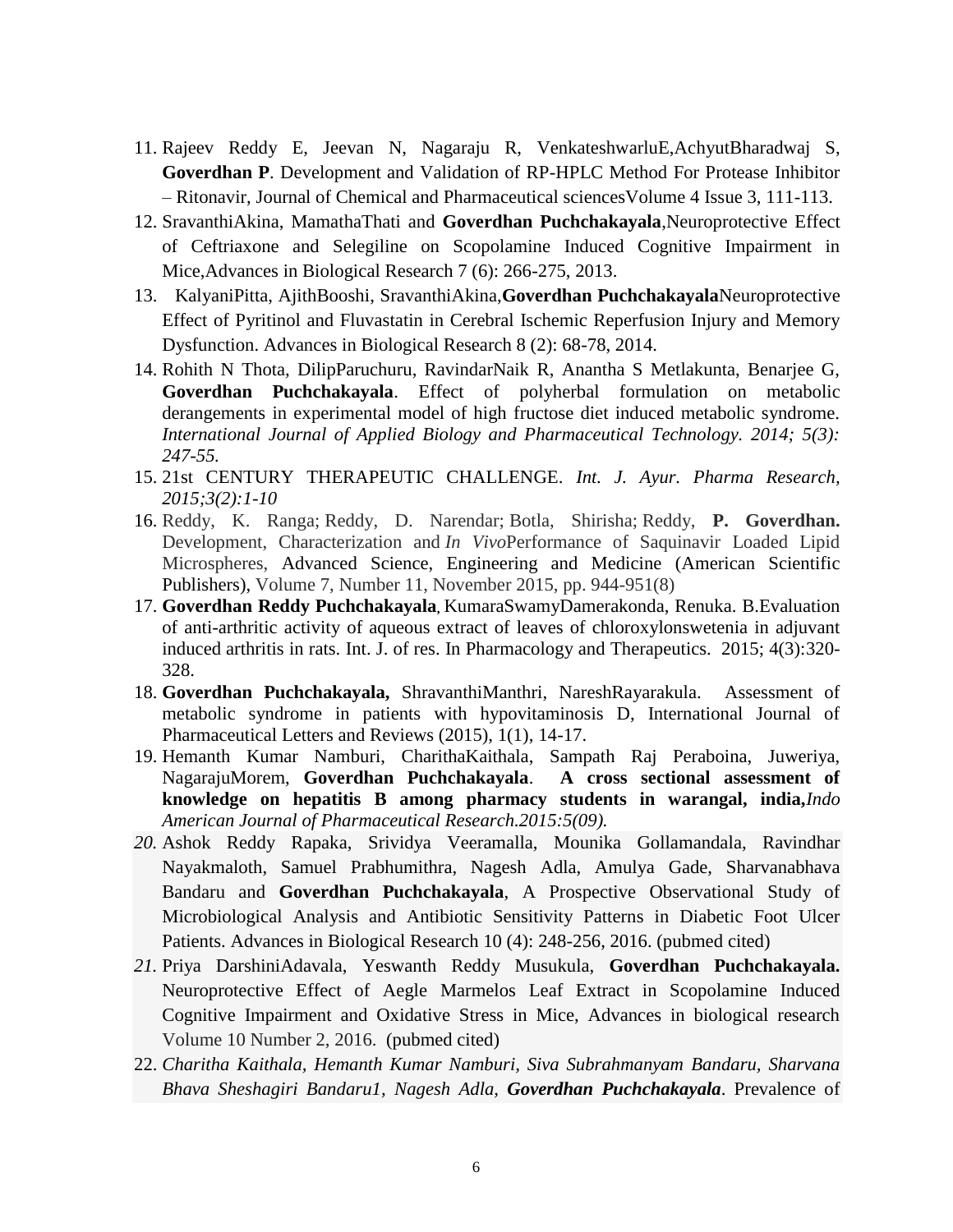dyslipidemia and its association with glycemic control in indian type 2 diabetes population.Romanian Journal of Diabetes Nutrition and Metabolic Diseases, Volume 23, Issue 3 (Sep 2016), 227-83. (The Journal of Romanian Society of Diabetes Nutrition and Metabolic Diseases.).

- 23. Dileep Reddy Gottimukkula, Rakesh Chakinala, Surender Kagitapu, **Goverdhan Puchchakayala**, Nagesh Adla1, Sudhakar Ajmeera2 and Balram. CASE REPORT ON COLLODION BABY. European Journal of Biomedical AND Pharmaceutical sciences Volume: 3, Issue: 9, 364-366, 2016.
- 24. Dileepreddy Gottimuukula, Rakesh Chakinala,SurenderKagithapu,YogiMorishetty, **Goverdhan Puchchakayala**. Case Report on Epidermolysis Bullosa- A RARE DISORDER. Journal of Advancesin Natural Sciences, Vol 3: Num 3, Nov 2016, 298- 300.
- 25. Dileep Reddy Gottimukkula, Rakesh Kumar Chakinala, Sudhakar Kagithapu, Yogi Morishetty and **Goverdhan Puchchakayala**.Down's Syndrome - Case Series. SM J Case Rep. 2017; 3(1): 1037.
- 26. Dileep Reddy Gottimukkula, Navya Sri Devulapelly, Rakesh Chakinala, Surender Kagitapu, Yogi Morishetty, Nagesh Adla, **Goverdhan Puchchakayala**. Congenital rubella syndrome—Case report. Recent Adv Biol Med. 2016; 2:128-130.
- 27. Dileep Reddy Gottimukkula, Navya Sri Devulapelly, Rakesh Chakinala, Surender Kagitapu, Yogi Morishetty, Nagesh Adla, **Goverdhan Puchchakayala**. (2017) A Rare Congenital Silver Russell Syndrome- Case Report. J Anal Pharm Res 5(2): 00135. DOI: 10.15406/japlr.2017.05.00135.
- 28. Navyasri Devulapelly, Poornima Anumala, Dileep Reddy Gottimukkula, Rakesh kumarChakinala, Nagesh Adla, Yogi Morishetty, Surender Kagithapu, Goverdhan Puchchakayala. Encephalocele- Case Report. Journal of Medical and Health Research 2016.
- 29. AdepuAnusha,DudhipalaNarendar, Boini Krishna Murthy, **PuchchakayalaGoverdhan.**  Influence of Single and Multi Dose Treatment of Glipizide on Pharmacokinetics and Pharmacodynamics of Irbesartan in Normal and Hypertensive Rats.*High Blood Press CardiovascPrev*. *2017* Jun;24(2): 179-185.

doi:10.1007/s40292-017-0195-2. (IMPACTFACTOR 1.36.) Springer Publication.

- 30. Dileep Paruchuru and Goverdhan PuchchakayalaMelioration of Fertility in High Fat Diet Induced Obese Male Wistar Rats using Polyherbal Formulation. Glob J Pharmaceu Sci. 2017; 3(3): 555615.
- 31. Vishwanath Reddy Ganpala**,** Sampath Raj Peraboina, Sudhakar Agmira, Nageshadla, Sirisha kallem, **Goverdhan Puchchakayala.** Evaluation of sodium valproate levels in malnourished childhood epilepsy and its consequenses. R Journal of NEUROLOGY Volume XVI, No. 2, 2017.
- 32. BindhuTene, Jagadeeshwar.K, **Goverdhan Puchchakayala**. Pharmacological evaluation of *Sesbania grandiflora* for anticolon cancer activity in 1, 2 dimethylhydrazine induced colon cancer. J. Global Trends Pharm Sci, 2017; 8(1): 3727 – 3741.
- 33. GIRIJA PASHIKANTI, MAKULA AJITHA, **GOVERDHAN PUCHCHAKAYALA**. NEUROPROTECTIVE EFFECT OF CITRULLUS LANATUS SEED EXTRACTS ON CEREBRAL ISCHEMIC REPERFUSION INJURY INDUCED COGNITIVE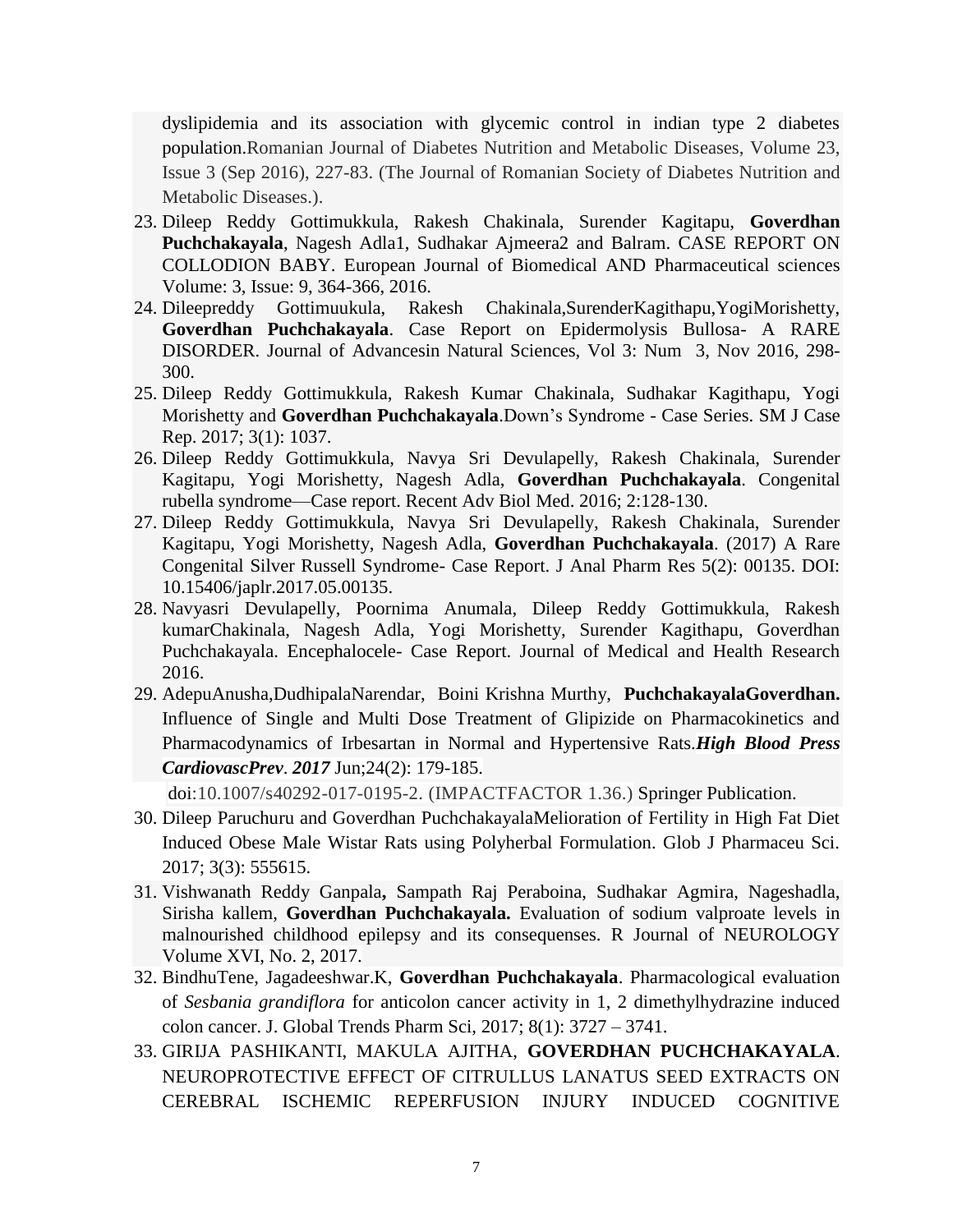IMPAIRMENT AND OXIDATIVE STRESS. Int J Pharm Pharm Sci, Vol 11, Issue 6, 38- 44.

- 34. GirijaPashikanti 1, MakulaAjitha 2, Goverdhan Puchchakayala. STUDY TO FIND THE BEST EXTRACTION SOLVENT FOR USE WITH CUCUMBER PEEL (CUCUMIS SATIVUS) FOR HIGH NEUROPROTECTIVE ACTIVITY IN COGNITIVE IMPAIRED RATS. J Sci Res Pharm, 2019;8(4):34-41.
- 35. Nithisha Reddy Katkuri1 , Laxmi Sankalpa Bhaganagarapu1 , Mamatha Reddy Chandupatla , Goverdhan Puchchakayala. A STUDY ON EFFECTS OF IVABRADINE IN ST-ELEVATED MYOCARDIAL INFARCTION AFTER INTRAVENOUS THROMBOLYTIC THERAPY. Int. Res. J. Pharm. 2019, 10 (3)
- 36. GIRIJA PASHIKANTI, MAKULA AJITHA, **GOVERDHAN PUCHCHAKAYALA.** NEUROPROTECTIVE EFFECT OF VARIOUS PHYTOCHEMICALS AND ITS POTENTIAL APPLICATION OF THREE MEDICINAL PLANTS IN NEURODEGENERATIVE DISEASES. J Pharm Res 2019;8(5):373-378.

## **Second Author Publications:**

- 1. Bharath Reddy, **Goverdhan P**, JagadeeshwarK Antidiabetic Activity of Ethanolic extract of *PremnaTomentosa*Root in Rat Model. *Jour. of Sci. Res. in Phar. 2012, 1(1), 23-28.*
- 2. VasuKandati, **P Govardhan**, Ch Siva Reddy, A RavinderNath, R R Reddy *In-vitro* and *in-vivo* anti-inflammatory activity of *Andrographisserpyllifolia (Rottl. Ex Vahl.) Wt.*  International Current Pharmaceutical Journal 2012, 1(8): 199-204.
- 3. VasuKandati, **GovardhanP**, Siva ReddyCh, RavinderNath Aand ReddyR. R. *In-vitro*  and *in-vivo* anti-inflammatory activity of *Syzygiumalternifolium*(wt) Walp. Journal of Medicinal Plants Research Vol. 6(36), pp. 4995-5001.
- 4. KalamSirisha, **Puchchakayala Goverdhan,** GuggulothuHimabindu, MeesaMadhaviComparative Evaluation of Antioxidant and Hepatoprotective Activities of SomeNewPolyherbal Formulations. Int. J. Pharm. Phytopharmacol. Res. 2013; 3 (3): 190-195[Impact Factor – 0.7826]
- 5. Raghuram Reddy A, **Goverdhan P**, RamyaCh, DheerajGopu, Evaluation of anti-diabetic activity of ethanolic extract of argemonemexicana in streptozotocin-nicotinamide induced type-ii diabetes mellitus.*International Journal of Advances in Pharmaceutical Research,*  May 2014;Vol. 5 ( 5 ) 283 – 289. **Impact :0.51**

## **Other Publications**

6. Daniela S. Kempe, MiribaneDërmaku-Sopjani, Henning Fröhlich, Mentor Sopjani, AnjaUmbach, **Goverdhan Puchchakayala**, Ana Capasso, Florian Weiss, Michael Stübs,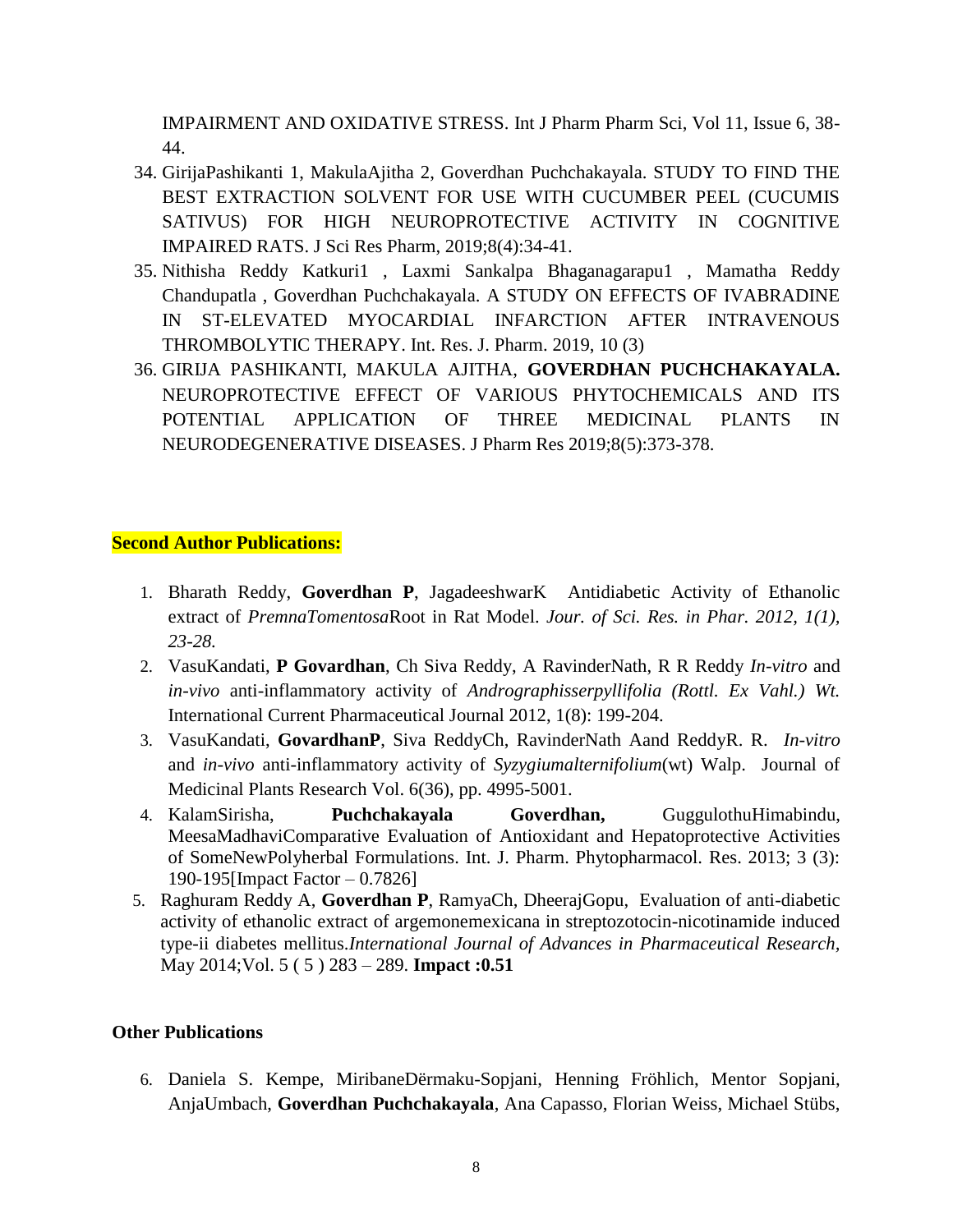Michael Föller and Florian Lang. Rapamycin-induced phosphaturia. *Nephrol Dial Transplant*25: 2938–2944 (2010) 1 of 7,doi: 10.1093/ndt/gfq172. Impact factor: **4.470**

- 7. AnandRotte, MadhuriBhandaru, Daniela S. Kempe, **Goverdhan Puchchakayala,** David Pearce, Morris J. Birnbaum and Florian Lang. Regulation of gastric acid secretion by PKB/Akt2.*Cellular Physiology & Biochemistry***.**(2011), 25:695-704.*Impact Factor*: 4.652
- 8. Nasir Omaima, EbrahimAmmar, **Goverdhan Puchchakayala**, UmbachAnja, Artunc, Ferruh,Daniela S. Kempe, Bhandaru, Madhuri, Amal Saeed, Kambal Osman, Florian Lang.Effects of Gum Arabic *(Acacia senegal)* on Renal Function in Diabetic Mice. **Kidney and blood pressure research**. Vol. 35, [No. 5,](http://content.karger.com/ProdukteDB/produkte.asp?Aktion=Ausgabe&Ausgabe=256876&ProduktNr=224258) 2012. *Impact Factor*: 2.123
- 9. Muttineni Radha Krishna, Mahender Aileni, **P.Goverdhan**. Mysterious viral deaths among tribals in northern Telangana forest region of Andhra Pradesh. *CURRENT SCIENCE*, VOL. 96, NO. 8, 2009. **Impact factor**: 0.756
- 10. Thirupathi, Kaluvala; Sathesh Kumar, S; **Govardhan, P**; Ravikumar, B; Rama Krishna, D and Krishna Mohan, G. Protective Effect of *Momordica Dioica*against Hepatic Damage Caused ByCarbon Tetrachloride in Rats.*ActaPharmaceuticaSciencia 48, 213- 222, 2006.*
- 11. Thirupathi, K; Sathesh Kumar, S; **Goverdhan, P**; Ravikumar, B; Rama Krishna, D and KrishnaMohan,G. Hepatoprotective action of *Cordiadichotoma* against Carbon Tetrachloride inducedliver injury in rats. *Nigerian Journal of Natural products and Medicine 11,37-40 (2007).*
- 12. *Venkateshwarlu E, RaghuramReddy.A, P Goverdhan, Swapna Rani K, Jayapal Reddy G.In Vitro* and *In Vivo* Antioxidant activity of Methanolic Extract of *Solenaamplexicaulis (Whole Plant). International Journal of Pharmacy and Biological Sciences (2011). 1 (4)522-533.*
- 13. Srinivas N, Narsimha Reddy Y, **Goverdhan P**, Venkateshwarlu K. Development and validation of HPLC method for determination of Embelin in rat plasma and its application to pharmacokinetic study. *Journal of Pharmacy Research* **(**2011), [4\(10\)](http://jpronline.info/issue/view/329), 3660-63.
- 14. Jacob Shiny, ThadkapallyRamchander, **Puchchakayala Goverdhan**, Mohammad Habibuddin, JithanVenkataAukunuru. Development and evaluation of a novel biodegradable sustained release microsphere formulation of paclitaxel intended to treat breast cancer. Int J PharmaInvestig, 2013;3:119-25.
- 15. Rama Krishna V, Prashanth S, **Goverdhan P,** VidyaSagar J.Pharmacokinetic and pharmacodynamic drug interactions ofeprosartan and glibenclamide in healthy albino wistar rats. *International Journal of Pharmaceutical Sciences Review and Research* Volume 12, Issue 1, January – February 2012; Article-016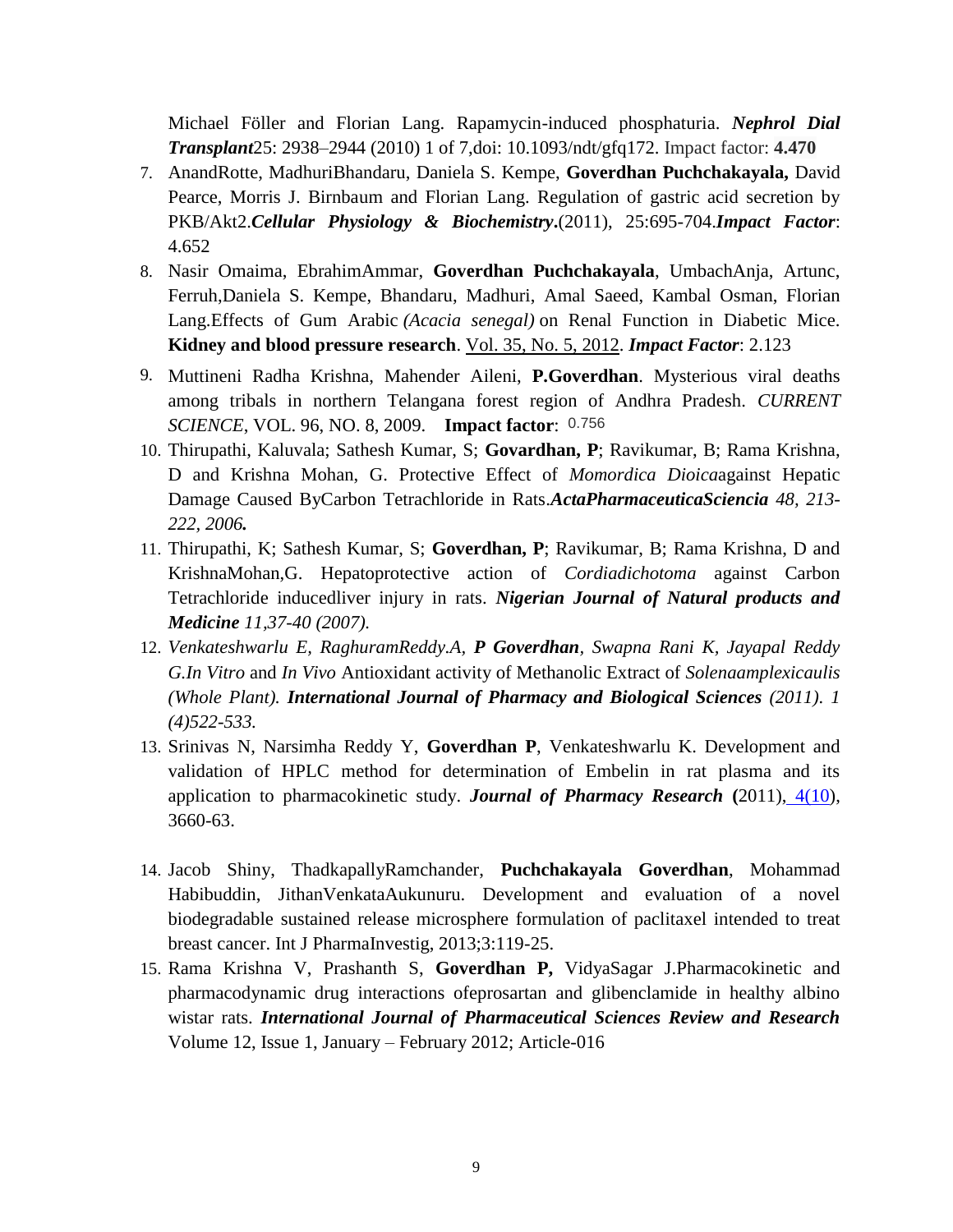- 16. [Gangula Mohan Rao,](http://pubs.rsc.org/en/results?searchtext=Author%3AGangula%20Mohan%20Rao) [BaruVijaya Kumar,](http://pubs.rsc.org/en/results?searchtext=Author%3ABaru%20Vijaya%20Kumar) [P. Naresh,](http://pubs.rsc.org/en/results?searchtext=Author%3AP.%20Naresh) [KondaSravya,](http://pubs.rsc.org/en/results?searchtext=Author%3AKonda%20Sravya) **[Puchchakayala](http://pubs.rsc.org/en/results?searchtext=Author%3APuchchakayala%20Goverdhan)  [Goverdhan](http://pubs.rsc.org/en/results?searchtext=Author%3APuchchakayala%20Goverdhan)**, [VandanaRathore,](http://pubs.rsc.org/en/results?searchtext=Author%3AVandana%20Rathore) [GirdharSinghDeora](http://pubs.rsc.org/en/results?searchtext=Author%3AGirdhar%20Singh%20Deora) and [SeelamVenkataReddy.](http://pubs.rsc.org/en/results?searchtext=Author%3ASeelam%20Venkata%20Reddy%20Reddy) *Med.Chem. Commun.*[,Issue5,2](http://pubs.rsc.org/en/journals/journal/md?issueid=md005005&type=current&issnprint=2040-2503)014,**DOI:**10.1039/C3MD00377A. Impact Factor 2.72.
- 17. Raghuram Reddy Adidala, Mounika Arrabelli, Jayanth Regula, **Goverdhan Puchakayala**, Srinivasa Reddy Karka. Pharmacokinetic and pharmacodynamic drug interaction of simvastain with trigonelline. *Asian Journal of Pharmaceutical Analysis and Medicinal Chemistry. 2014,2(3), 106 - 118.*
- 18. Nimmakayala Sridhar, Suguna Lakshmi Duggirala and **Goverdhan Puchchakayala**. Antimicrobial activity of ethanolic extracts of Justicianeesii. Bangladesh J Pharmacol 2014; 9: 624-27.
- 19. *Nimmakayala Sridhar, Suguna Lakshmi Duggirala, Goverdhan Puchchakayala.*Analyzing the phytochemical composition of *Justicianeesii (*Ramam). The Journal of Phytopharmacology 2014; 3(5): 348-352.
- 20. Nimmakayala Sridhar, DuggiralaSuguna Lakshmi, **Puchchakayala Goverdhan**. Effect of ethanolic extracts of *Justicianeesii*Ramam. against experimental models of pain and pyrexia. Indian J Pharmacol 2015;47:177-80.
- 21. Nimmakayala Sridhar, Suguna Lakshmi Duggirala and **Goverdhan Puchchakayala**. Evaluation of Antioxidant and Anti-Inflammatory Activities of JusticianeesiiRamam Whole Plant Extract. Journal of Pharmaceutical Technology, Research and Management. 2014; 2( 2): 171–187.
- 22. RohithNagendraThota, **Goverdhan Puchchakayala**, Sathya N. Dornala. DIABESITY –
- 23. ShravanthiManthri, DussaVeena, Ramesh babuAmbari, **Goverdhan Puchchakayala**. A Prospective Interventional Study on Clinical Effects of Cilnidipine in Hypertensive Patients. International Journal of PharmTech Research CODEN (USA): IJPRIF, ISSN: 0974-4304 Vol.8, No.10, pp 70-76.
- 24. AmulyaYalagandula, Ramya Krishna Alabotharam, SurenderKagithapu, NageshAdla, SudhakarAjmeera, **Goverdhan Puchchakayala**, B. S.SharavanaBhava, Balram. B, Amulya Reddy Gade. Prevalence Of Types Of Anemia In Pediatric Population – An Observational Study, *Volume 11, Issue 2 Ver. II (Mar.- Apr.2016), PP 04-07.*
- 25. DivyaJyothiMadipally, NageshAdla, **GoverdhanPucchakayala**. Epidemiology and Vaticination of Breast Cancer in Young Women. *Ijsrm.Human, 2015; Vol. 1 (4): 8-21.*
- 26. Eedula Rajeev Reddy, SiddoAchyutBharadwaj, KarukaSrinivas Reddy, SrirangamPrashanth, Jenugu Vincent VidyaSagar, **Pucchakayala Goverdhan**, *Possible Influences of Standardized Herbal Extract of Ashwagandha on the Pharmacokinetics and Toxicity of Ritonavir in Rats, American journal of ethnomedicine, Vol 2, No 3*  $(2015)$ .
- 27. Chiranjeevi Jannu, S Prathap, **Goverdhan Puchchakayala**,Vahini Ch, K Balaraju. Efficacy of Stability Trainer Exercises versus Wobble Board Exercises in Balance Re-Education in Patients with Diabetic Neuropathy. Indian Journal of Physiotherapy and Occupational Therapy, 201711( 3), 12-16.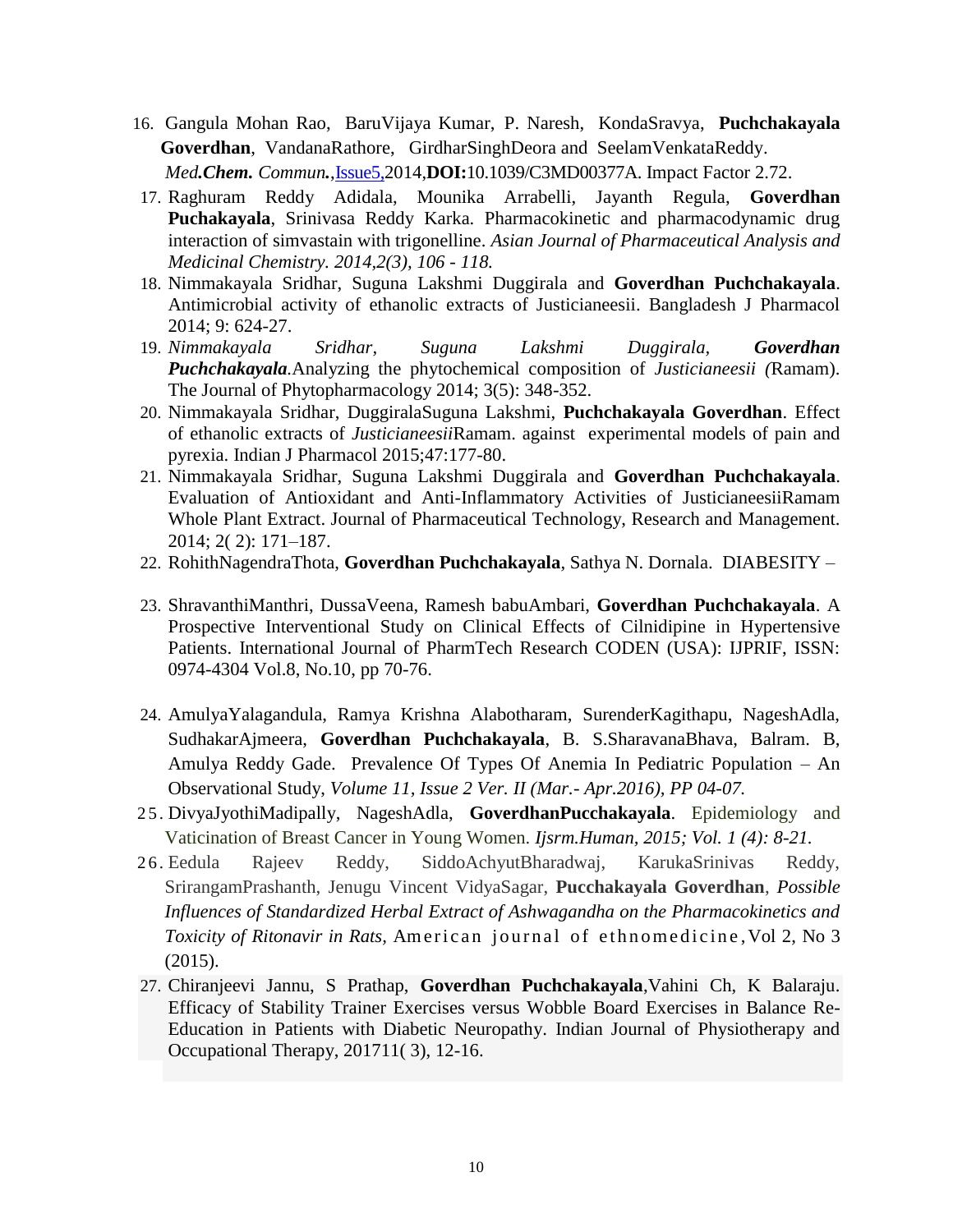- 28. Akram Ahmad, Muhammad Umair Khan, ShaziaQasim Jamshed, Bandari Deepak Kumar, Gogikar Sudhir Kumar, Puchchakayala Goverdhan Reddy, Sudhakar Ajmera.**Are healthcare workers ready for Ebola? An assessment of their knowledge and attitude in a referral hospital in South India.** *J Infect Dev Ctries*2016; 10(7):747-754.
- **29.** Alapati Yedukondala Rao, Gouthami, Ayesha, Nagesh Adla,**Goverdhan Puchchakayala**. **Therapeutic Drug Monitoring of 5-Fluorouracil In TeritiaryCareTeaching Hospital.**  *Journal of Dental and Medical Sciences, Volume 15, Issue 6 Ver. XIV (June 2016), PP 134-137.*
- 30. Alapati Yedukondala Rao, Naresh Yadav Rasala, Raj Kumar Mandarapu, BavithPakeerupalli, **Goverdhan Puchchakayala**.**Adverse Effects of Anticancer Drugs in A Tertiary Care Hospital in South India.** *Journal of Dental and Medical Sciences, Volume 15, Issue 6 Ver. XIV (June 2016), PP 129-133.*
- 31. Vanjari Nikhil Kumar, Sandeep Reddy Konyala, Siva Subrahmanyam Bandaru1 , Goverdhan Puchchakayala. Comparison of Efficacy of Add-on Therapy of Teneligliptin Versus Pioglitazone among Type 2 Diabetes Mellitus Patients Ineptly Controlled on Dual Therapy of Metformin Plus Sulfonylurea. Journal of Diabetology ¦ Volume 10 ¦ Issue 2 ¦ May-August 2019, 76-82.
- 32. **Nagesh Adla, Amulya Gade, Goverdhan Puchchakayala[1](https://www.jbclinpharm.org/articles/assessment-of-health-related-quality-of-life-in-children-with-epilepsy-using-quality-of-life-in-childhood-epilepsy-questionnaire-q.html#a1) , Shravana Bhava[1](https://www.jbclinpharm.org/articles/assessment-of-health-related-quality-of-life-in-children-with-epilepsy-using-quality-of-life-in-childhood-epilepsy-questionnaire-q.html#a1) , Surendar Kagitapu[2](https://www.jbclinpharm.org/articles/assessment-of-health-related-quality-of-life-in-children-with-epilepsy-using-quality-of-life-in-childhood-epilepsy-questionnaire-q.html#a2) , Sowjanya Madanu[1](https://www.jbclinpharm.org/articles/assessment-of-health-related-quality-of-life-in-children-with-epilepsy-using-quality-of-life-in-childhood-epilepsy-questionnaire-q.html#a1) , AlekhyaNune**Assessment of Health Related Quality of Life in Children with Epilepsy Using Quality of Life in Childhood Epilepsy Questionnaire (Qolce-55) in Tertiary Care Hospital.
- **33.** Chiranjeevi Jannu ,Vahini devi , Prathap Suganthirababu , Goverdhan Puchchakayala. EFFECT OF THERAPEUTIC LASER IN THE MANAGEMENT OF DIABETIC NEUROPATHY PAIN. Ethiop. J. Health Dev.2019; 33(2)..
- **34.** Chiranjeevi Jannu, Goverdhan Puchchakayala, Pratap SuganthiraBabu, Vahini Devi Chandupatla.**Comparison of Efficiency of Electromyography and Nerve Conduction Velocity Studies in Diagnosis of Diabetic Neuropathy.** International Journal of Innovative Science and Research Technology, Volume 3, Issue 3, March– 2018

## **Training Programmes Attended:**

- Two week QIP Staff Development program in UCPSc, Kakatiya University. From 30-01- 2012 to 10-02-2012. sponsored By AICTE
- Two week QIP Staff Development program in UCPSc, Kakatiya University. From 02-08- 2014to 10-02-2014. Sponsored By AICTE
- Three week Refresher course on Academy-Industry interface transforming research thoughts into practice 09-06-2014 to 28-062014. UGC, Academic Staff college, JNTUH, Hyderabad.

## **Invited lecturer in conference:**

- Pharmacovigilance- an overview presented in Readdressing research in pharmaceutical sciences: A Global perspective (National Seminar)  $1<sup>st</sup>$  to  $3<sup>rd</sup>$  March, 2012.
- "Screening Models for Diabetes Mellitus" in emerging trends in pharmaceutical education, research and development(National). At Mallareddy Group of Institutions on 23 rd Sep 2013.
- "Gum Arabic for renal empairment" in QIP Staff Development program in UCPSc, Kakatiya University. From 30-01-2012.sponred By AICTE
- "Role of the Pharmacist in health care system" in one day symposium held im\n jayamukhi pharmacy college, Narsampet, Warangal, T.S. on 22<sup>nd</sup> Nov 2014.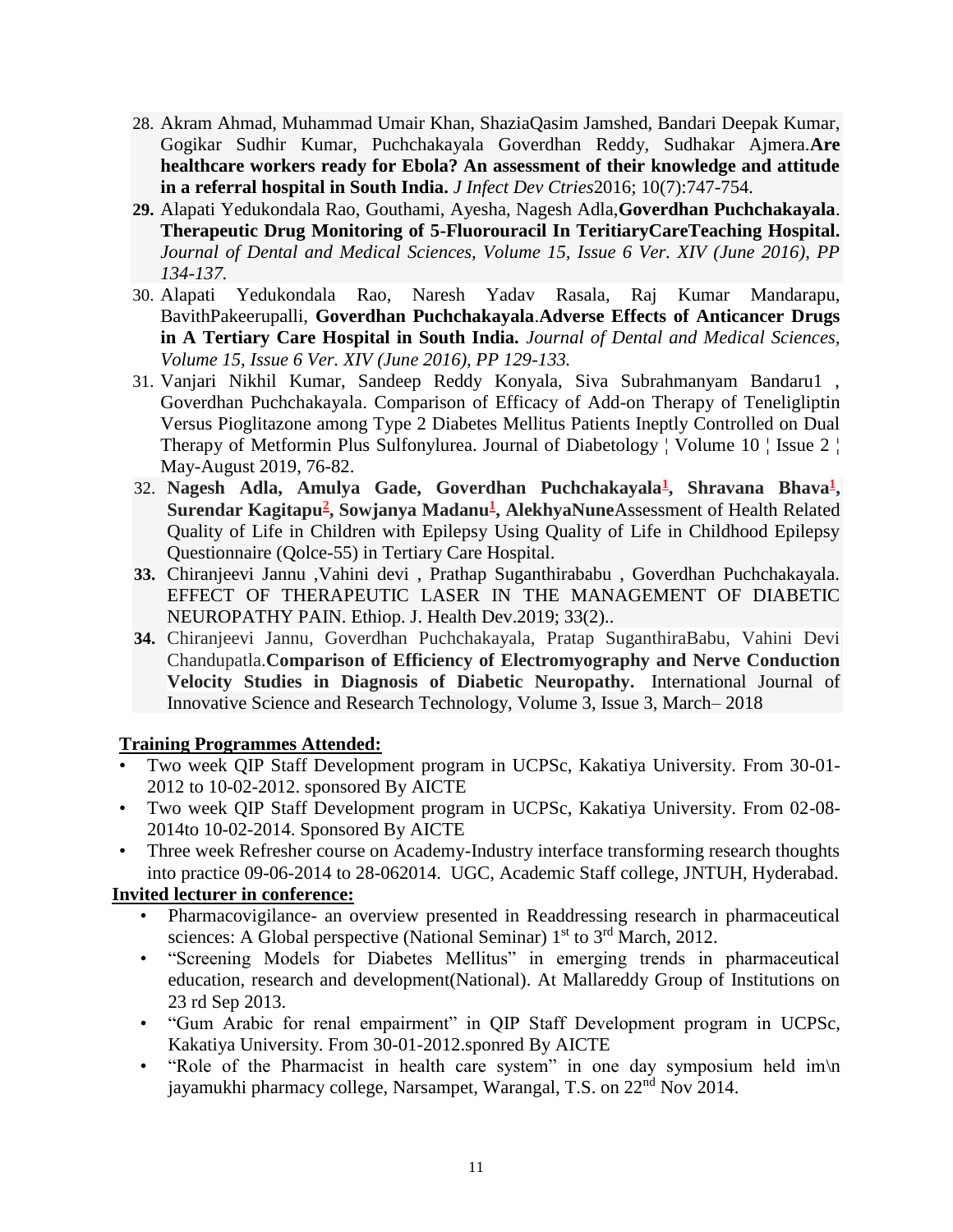• "Advances in treatment of AIDS" in and re-emerging Viral outbreaks in India-Clinical challenges and Management" on 20-22 january, 2015 at CSIR-IICT-CCMB Auditorium, Tarnaka, Hyderabad, Telangana Stat

## **Seminars organized:**

Organized one day " National Seminor on " **Pharmacovigilance**" on 4th March 2014 at Vaagdevicollege of Pharmacy, Hanamkonda,Telangana State.

Organized as a Convener in three day " National conference on emerging and re-emerging Viral outbreaks in India-Clinical challenges and Management" on 20-22 january, 2015 at CSIR-IICT-CCMB Auditorium, Tarnaka, Hyderabad, Telangana State.

Organized one day " National Seminor on " **Role of Clinical Pharmacists in health care system**" on 12<sup>th</sup>April 2017 at Vaagdevicollege of Pharmacy, Hanamkonda,Telangana State

## **Chairperson/ Poster evaluator**

Act as a Chairperson in one day national seminar organized by TallaPadmavathi college of Pharmacy and TallaPadmavathi Pharmacy College on 13<sup>th</sup> Dec-2013

Act as a **Poster** evaluator in one day national conference organized by ACPI on 1-2 Aug-2015, Hyderabad, Telangana State.

Act as a Poster evaluator in 66<sup>th</sup> Indian pharmaceutical congress, on 23-25 January, 2015, Hyderabad, Telangana State.

Act as a Poster evaluator in AICTE SPONSORED Three day national conference organized by Vaageswari College of Pharmacy on 6-8 April-2015, Hyderabad, TelanganaState .

Act as a Chairperson in one day seminar organized by Vaagdevi college of on 13<sup>th</sup> Dec-2013.

## **Patents**

- 1. Patent filed on "Methanolic extract and defferent fractions of *Mutingiacalabuara* for diabetes mellitus in diabetic rats. Application No. **2309/CHE/2014A,** Published on 8th January 2016.
- 2. Patent filed on "Methanolic extract and defferent fractions of *Cipadessabaccifera*for diabetes mellitus in diabetic rats. **Application No.** 2340/CHE/2014A, Published on 8th January 2016.
- 3. Patent filed on "Methanolic extract and defferent fractions of *Bryonopsislaciniosa* for diabetes mellitus in diabetic rats. **Application No** 2341/CHE/2014A, Published on 8th January 2016.

# **Memorandum of Understanding**

The memorandum of understanding is made and entered on the day of  $09<sup>th</sup>$  may, 2013 with National Centre for Laboratory Animal Sciences (NCLAS**),** NIN**,** Hyderabad, TS.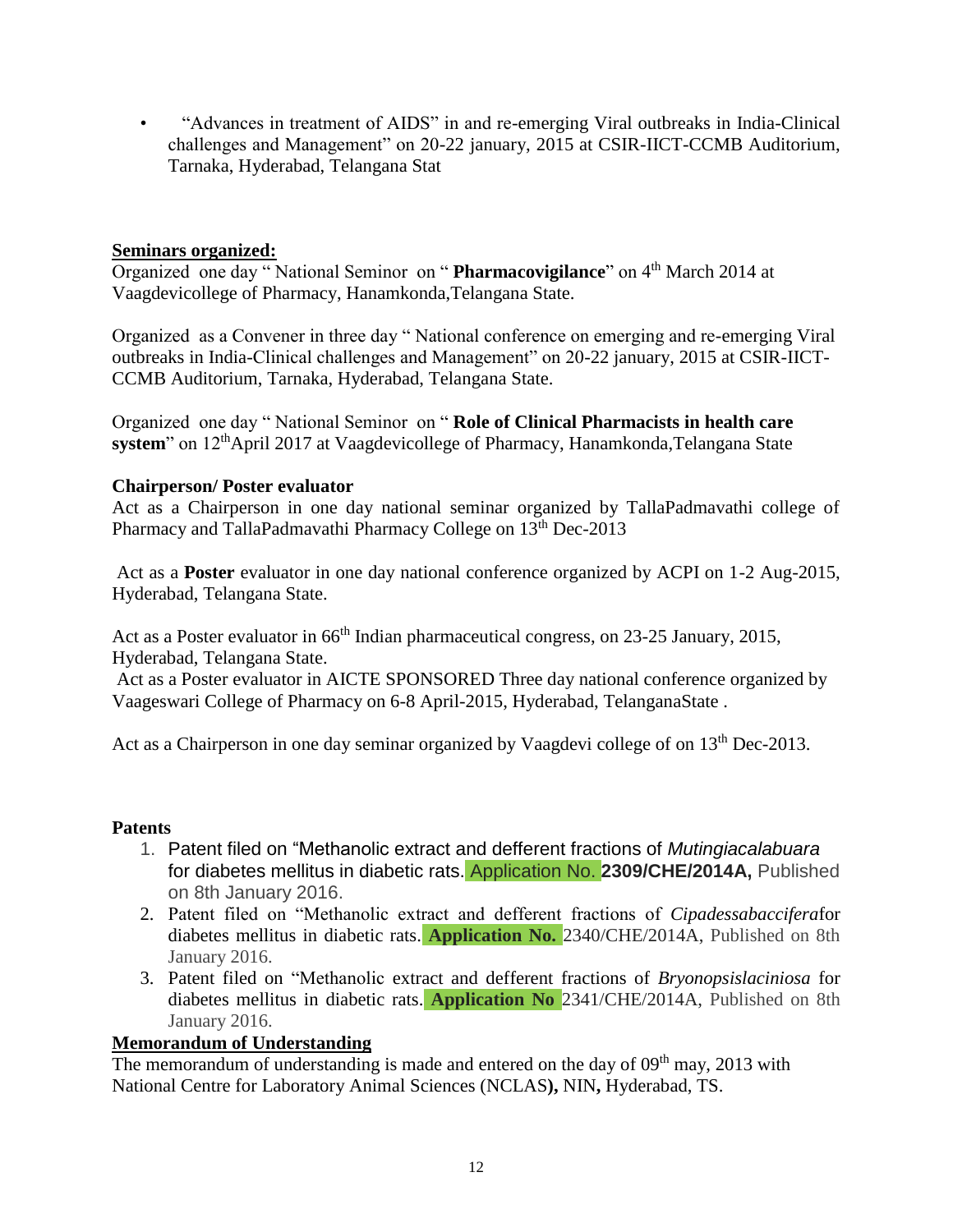## **RESEARCH WORK CITED BY OTHER EXPERTS Citations Based on the Database, Research Gate=407 https://www.researchgate.net/profile/Goverdhan\_Puchchakayala**

#### **Citations Based On the Database, google citation**

<https://scholar.google.co.in/citations?user=gwd3gd4AAAAJ&hl=en>



- *1.*"Hypoglycemic and Antihyperglycemic effect of *Gynandropsisgynandra*(Linn.) root in normal and alloxan induced diabetic rats*.***Goverdhan P.,**Rajeswara Rao P, Krishna Mohan G, Krishna M. B, Poster Presented at *57th Indian Pharmaceutical Congress, Hyderabad, India*
- *2.*Alternative therapy for type-2 diabetes mellitus .**P.Goverdhan**, M.W. Carey and G. Krishna Mohan. Poster Presented at*7 th Indian Pharmaceutical Association, Coambatore , India*
- *3.*Diabetes and its complications –TherapyRatnaSushmitha, **P.Goverdhan** and G. Krishna Mohan**,** Poster Presented at 1<sup>st</sup> Women pharmacist convention at Vanitha Collegeof Pharmacy, Hyderabad.
- *4.*Hypoglycemic and Antihyperglycemic activity of *Beuteamonosperma***P.Govardhan**, M.RatnaSushmitha, B.Ravi Kumar, K.thirupathi, D.R. Krishna and **G.** Krishna Mohan**,** *BMC Complementary and Alternative Medicine (communicated).(2006)*
- 5.A Survey On The Diabetic Patients And The Dietary ManagementWilliamCarey.M, **Goverdhan.P**, Raghuram Reddy.A, S.Sathesh Kumar, Krishna Murthy B**,** Krishna Mohan.G**,** Presented a poster at Chennai on 4<sup>th</sup> November 2006 in Indian Pharmacy Graduates Association.
- 6.Large-conductance, calcium-activated potassium channels: Structural and functional Implications.**GoverdhanPuchakayala**, SaisudhaKoka, Srinivas Ghatta, Deepthi Nimmagadda, Ramesh Alluri, Eshwar K. Kilari and Krishna M. Boini.Presented a poster at Bhimavaram In National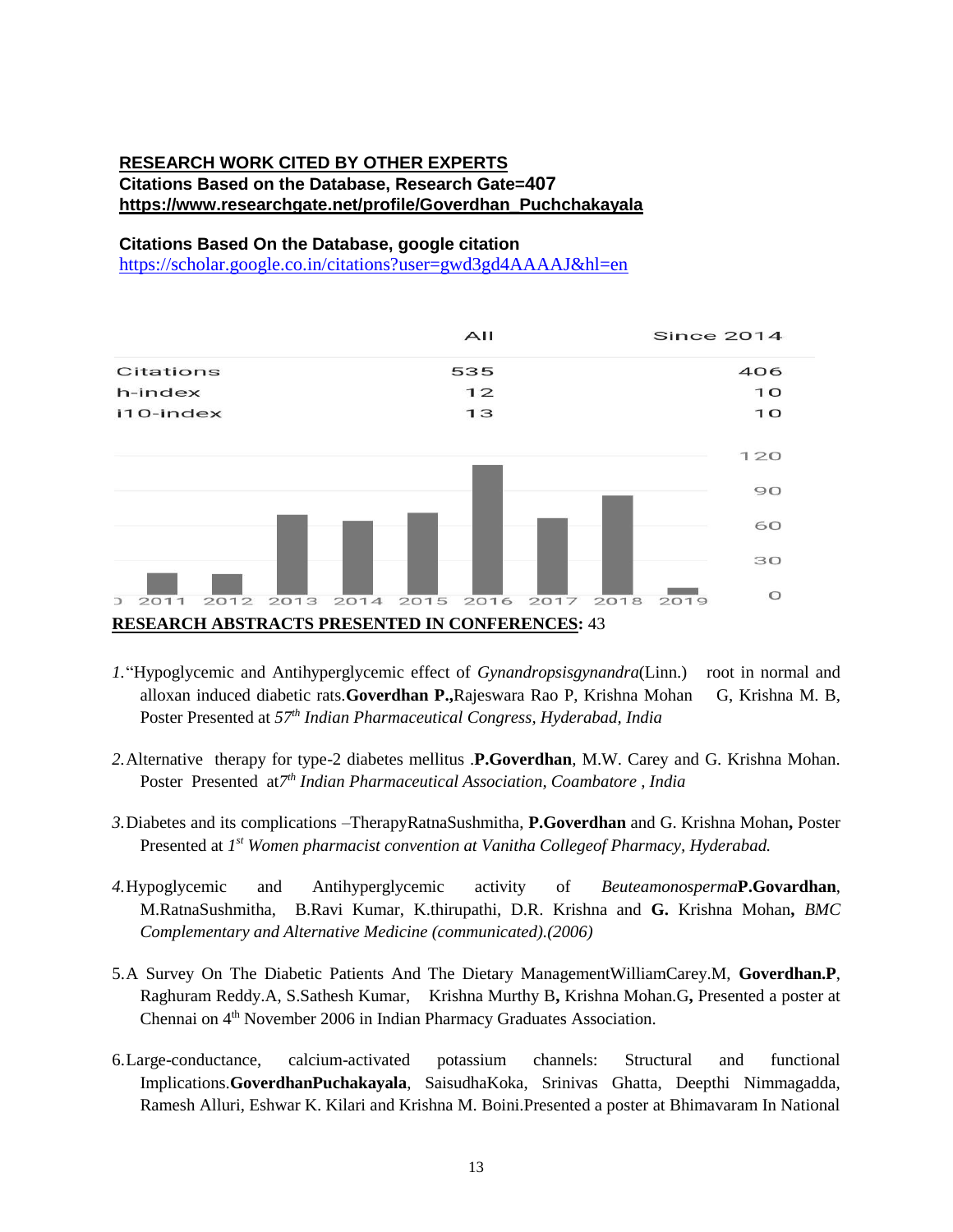Conference on Current Strategies in Pharmaceutical Education and Research on  $24<sup>th</sup>$  & $25<sup>th</sup>$  February 2006 Breast Cancer-An overview on its current perspectives and treatment options.

- 7.SaisudhaKoka, **Goverdhan Puchakayala**, Annapurna A, Ramesh Alluri, Eshwar K. Kilari and Krishna M. Boini.Oral Presented a at Bhimavaram In National Conference on Current Strategies in Pharmaceutical Education and Research on  $24<sup>th</sup> \& 25<sup>th</sup>$  February 2006
- *8.*Anti-inflammatory and Anti-nociceptive Activity effects of extract of *Vitex trifolia*Linn leaves in experimental animals.Diwakar Bobbala,G.Srilakshmi, Asha Samuel, Dr.AKDey,**P.Goverdhan** poster Presented at *57th Indian Pharmaceutical Congress, Mumbai, India*
- 9.Antinociceptive and anti-inflammatory effects of the stem bark of Butea monosperma in experimental animals. William carey M, **Goverdhan P**, Krishna Mohan G poster Presented at J.S.S. College of Pharmacy, Ooty, India.
- 11."Importance of computer aided drug design" Rajeev reddy.E, Achyutbharadwaj, venkateshwarlu.E, **Goverdhan.P**,Poster presented at Vaagdevi college of pharmacy,Hanamkonda,India on "National symposium on insights into medicinal chemistry " on 21-23,2010.
	- 12**."**Importance and need for the investigation of herb-drug interaction" **Goverdhan Puchchakayala**, Bhardwaj SA, Srinivas N, RamuluJ,Naga R, Rajeev reddy.E Poster presented at Lalitha College of Pharmacy,Hydrabad, India on International conference on "Imbibing pharmaceutical knowledge to The professionals" on  $28<sup>th</sup> - 31<sup>st</sup>$ , January, 2011.
- 13."Importance of flavonoids in clinical management of diabetes" **Goverdhan.P,**Srinivas.N,Bharadwaj.S, Rajeev.E, Nagaraju.R, Ramulu.J,Poster presented at Lalitha College of Pharmacy,Hydrabad, India on International conference on "Imbibing pharmaceutical knowledge to the professionals" on 28<sup>th</sup>-31<sup>st</sup>,January,2011.
- 14. "Diabetic nephropathy- pathogenesis and newer targets in treatment"*GoverdanPuchchakayala,*Jayanth Regula, Poster presented at Lalitha College of Pharmacy,Hydrabad, India on International conference on "Imbibing pharmaceutical knowledge to the professionals" on  $28<sup>th</sup> - 31<sup>st</sup>$ , January, 2011.
- 15."Diabetic neuropathy-pathogenesis and newer targets in treatment" **Goverdan Puchchakayala**, Ajith Reddy Booshi, Poster presented at Lalitha College of Pharmacy,Hydrabad, India on International conference on "Imbibing pharmaceutical knowledge to the professionals" on  $28<sup>th</sup>$ - $31<sup>st</sup>$ , January, 2011.
- 16."Hypertension of renal origin" **Goverdhan Puchchakayala**, Priyanka Vemu, SinduThumma, Poster presented at Lalitha College of Pharmacy,Hydrabad, India on International conference on "Imbibing pharmaceutical knowledge to the professionals" on  $28<sup>th</sup> - 31<sup>st</sup>$ , January, 2011.
- 17."Pathophysiology, advanced screening techniques and pharmacotherapy of diabetic retinopathy"**Goverdhan Puchchakayala**, ShoeibAfrozMohd, Poster presented at Lalitha College of pharmacy,Hydrabad,India on International conference on "Imbibing pharmaceutical knowledge to the professionals" on 28<sup>th</sup>-31<sup>st</sup>, January, 2011.

# **MEMBERSHIP IN PROFESSIONAL SOCIETIES:**

- Association of Ethnopharmacological society of India.
- Association of Pharmacy Teachers of India
- Crystal Research Society,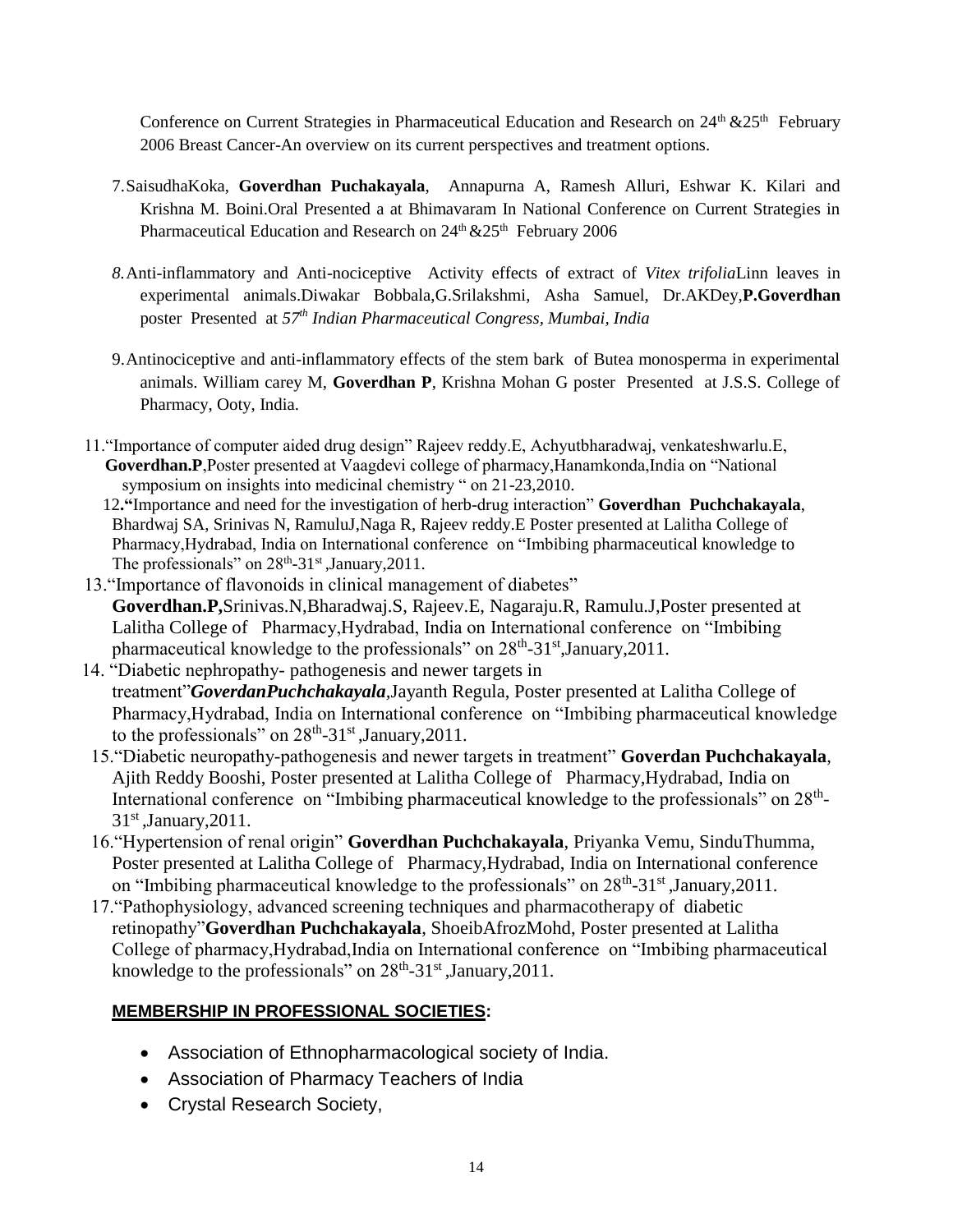- Telangana Pharmacist Association
- Andhra Pradesh State Pharmacy Council 2002-present

# **REVIEWING RESEARCHPAPER IN PROFESSIONAL JOURNALS (Last 4 Years only):**

| S. NO         | Journal Name                                                        | <b>Number of</b><br><b>Manuscripts</b><br><b>Reviewed</b> |
|---------------|---------------------------------------------------------------------|-----------------------------------------------------------|
|               | Cellular Physiology and Molecular Biochemistry                      | 6                                                         |
| $\mathcal{P}$ | International Journal of Pharm Pharm Sci                            | 4                                                         |
| 3             | International Journal of Pharmacy and Biological<br><b>Sciences</b> | 9                                                         |
| 4             | Kidney and dialysis                                                 |                                                           |
| 5             | Oncology target                                                     |                                                           |
| 6             | Annual Review & Research in Biology                                 |                                                           |
|               | Mediators of inflammation                                           | 2                                                         |
|               | Total                                                               | 24                                                        |